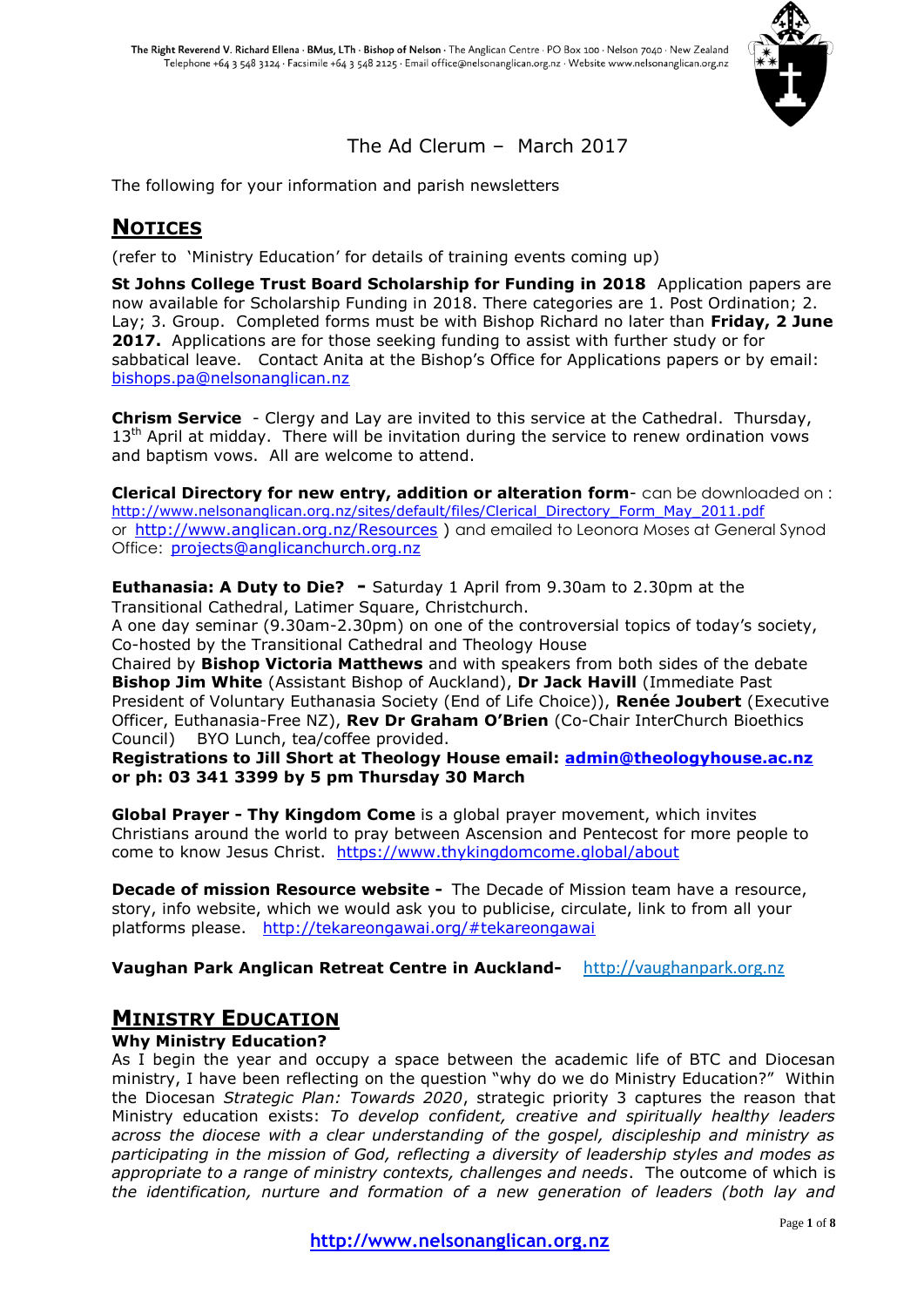*ordained) for fresh and reinvigorating ministry initiatives. To see existing leaders actively embracing opportunities to grow professionally for ministry with a clear sense of mission and outreach.*

For Clergy this involves developing a culture of life-long learning and ongoing professional development within the Diocese that enables all licensed clergy to strategically and intentionally reflect on their ministries and embrace opportunities to up-skill. For lay leadership, ministry education is about: *Identifying* those with leadership potential as well as people's individual giftings; *Equipping* lay leaders through training opportunities that are relevant to both their needs and parish needs; and *Empowering* by providing opportunities to be involved in ministry. One recent piece of feedback on lay training typifies this:

*I have always found that I've gained a greater understanding of the subject matter of each course. I have more confidence in going out and sensitively sharing my belief on God, and I've found the group sessions very beneficial in gaining more skill in hands on stuff. I certainly go away from each session, really fired up and eager to watch for opportunities to use my newly acquired knowledge.*

Through ministry education, may we all let God shape and use us as we seek to participate in the ministry of Jesus in this world.

### **EQUIP MINISTRY EDUCATION**

For this year EQUIP is going to run a little differently. Rather than 3 Saturdays in each region, EQUIP is going to have a focus month in each region so that in that month, 4 evening sessions will be held on the topics of

- The Big Story of the Bible
- Handling the Bible.

These would be great events post-ALPHA, for home groups, and for training new leaders. I'm aware that a number of parishes are focusing on ALPHA in the first part of the year, so we try and plan the events to avoid ALPHA. Now is a good time to think of those you want to get involved in training in 2017 or if BTC can tailor-make some training for your parish/region.

Suggested Months: (please let me know if these months won't suit your region)

- Marlborough: September
- Nelson: August
- Waimea: June
- Mawhera: Oct-Nov (beginning after school holidays)

### **POST ORDINATION MINISTRY DEVELOPMENT (POMD):**

Post Ordination Ministry Development (POMD) is a 3-year programme for those newly ordained (and if required those new to the Diocese), and is a requirement of your ordination and Bishop's license. The aim of POMD is to cover ministry competencies for your current and future ministry and to build collegiality as a group.

The current POMD process is 2-fold. **First**, participation in a *Community of Practice* (replaces or sits alongside regional deanery meetings).

|           | Mawhera | Nelson  | Waimea         | Marlborough |
|-----------|---------|---------|----------------|-------------|
| Pattern   | 1st Fri | 1st Thr | 1st Thr        | 3rd Thr     |
| January   |         |         |                |             |
| February  | 17      | 9       |                | 16          |
| March     |         |         | $\overline{2}$ |             |
| April     | 21      | 6       |                | 20          |
| May       |         |         | 4              |             |
| June      | 23      | 1       |                | 15          |
| July      |         |         | 4              |             |
| August    | 18      | з       |                |             |
| September |         |         | 7              | 21          |
| October   | 13      | 5       |                |             |
| November  |         | 23      | 2              | 16          |
| December  | 1       |         |                |             |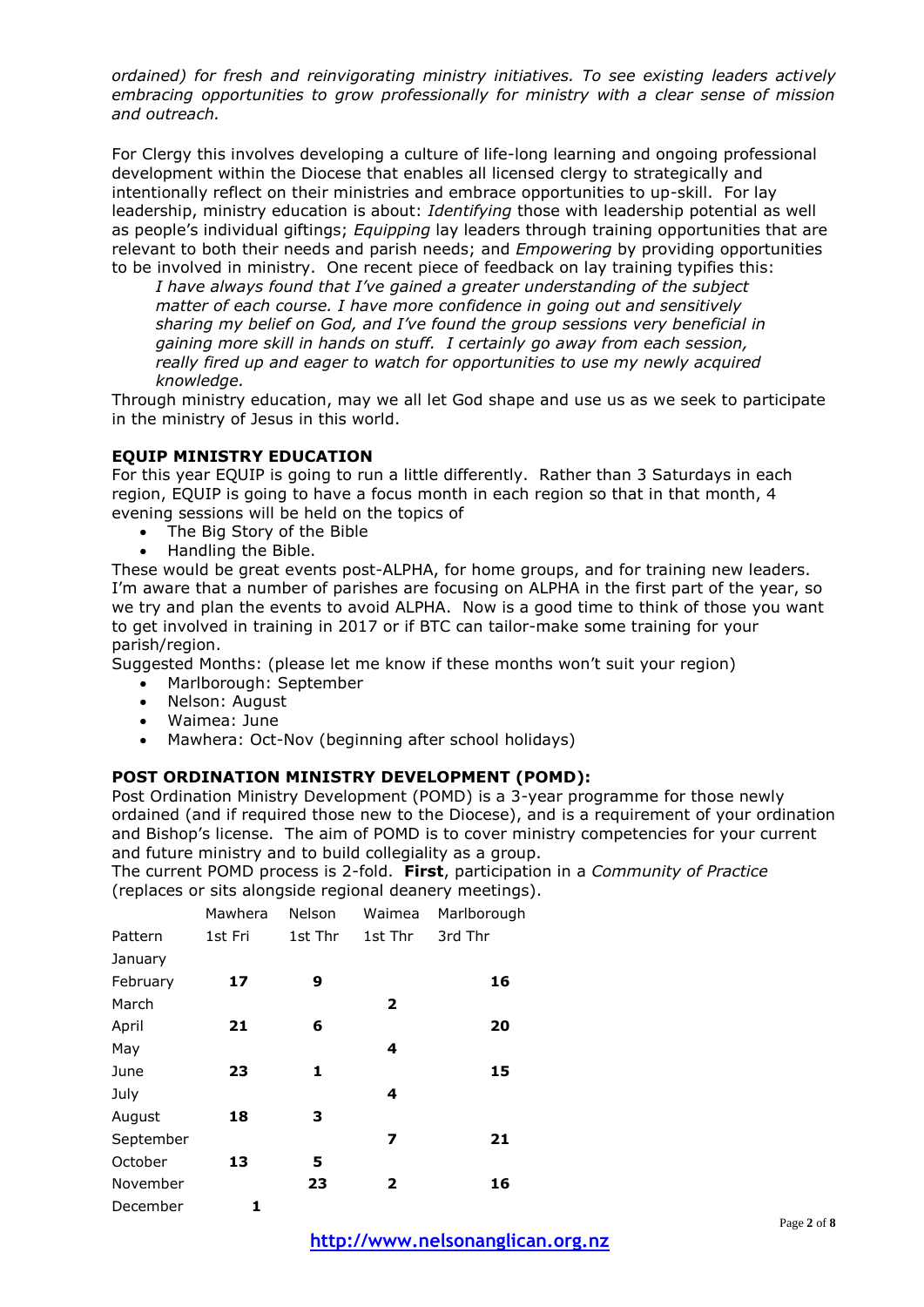The **second** part is new for 2017 and replaces the previous POMD model of meeting 1 day a month. The plan is to meet three time each year; 2 one-day meetings, and 1 two-day meeting (Marae visit or Bishop's retreat). The aim for each day will be to discuss 2 ministry competencies. Please note a change to **FRIDAY to enable everyone to be there.** May and August events will be held in **Blenheim** (Nelson Folks hopefully we can carpool). *Suggested dates* (venue to be confirmed):

- **May 10:** New Wine is bringing Mark Griffiths to Nelson.
- **May 12:** Please purchase and read Chuck Collins, *Reformation Anglicanism: Biblical, Generous, Beautiful (*Newport Beach: Anglican House Publishers, 2014). This is a clear and easy-to-read description of Anglican DNA and a must read for clergy and anyone wanting to know what does being Anglican mean. We will frame our discussion on celebrating Communion around this. The second topic will be either "Executing" or "Building teams" (both relating to "Leadership") from the recent Willowcreek GLS DVD.
- **AUG 11** (FRIDAY)
- **NOV 9-10** (THR-FRI)

### *Daily Plan:*

- $\bullet$  Arrive 9.30am coffee
- Begin 10.00am -Topic 1
- $\bullet$  Lunch 12.30
- $\bullet$  Begin 1.30 Topic 2
- Finish 4pm

### *Competencies*

| 1. Church Practices                                        | 2. Leadership and Management             |  |
|------------------------------------------------------------|------------------------------------------|--|
| Baptism                                                    | Vision<br>$\bullet$                      |  |
| Weddings<br>$\bullet$                                      | Leadership<br>$\bullet$                  |  |
| <b>Funerals</b>                                            | Communication skills                     |  |
| Worship: traditional and informal (communion)<br>$\bullet$ | Church growth<br>$\bullet$               |  |
| Anglican/bi-cultural/Marae Visit                           | Conflict management<br>$\bullet$         |  |
| Preaching (covered by the School of<br>$\bullet$           | <b>Building teams</b><br>$\bullet$       |  |
| Preaching)                                                 |                                          |  |
| Evangelism                                                 | <b>MAP</b><br>$\bullet$                  |  |
| Welcoming/Incorporation                                    | <b>Spiritual Gifts</b><br>$\bullet$      |  |
| <b>Missional Ministry</b><br>$\bullet$                     | Time management,<br>$\bullet$            |  |
|                                                            | delegation                               |  |
| Ministry to Children, Youth, Elderly                       | Boundaries/SafeHere/Title D<br>$\bullet$ |  |
|                                                            | Self Care                                |  |

### **CALEB LEADERSHIP COURSE**

The 2017 course is being held in Richmond July 25-Aug 4. For more details, see [http://www.calebnz.org.nz](http://www.calebnz.org.nz/) or talk to me. There is funding available.

### **MINISTRY INTERNSHIP SCHEME**

If you are interested in this for 2016/2017 now is a good time to begin a conversation with myself, your vestry and any possible intern. Please remember that an intern is a training position, so the intern needs to be working under someone with experience. We now have the exciting development of offering a 1yr fulltime certificate and diploma which majors on internship (20hrs per week) which would be ideal for any young person wanting to do a gap year programme or gain experience in Christian ministry. Our two internship options are:

- *a. Fulltime Level 4 Certificate of Christian studies (Internship); Level 5 Diploma of Christian Studies (Leadership).*
- *b. Fulltime BTC (4 papers/semester) and 10hrs ministry per week.*

### **ALPHA**

A copy of the new Alpha film series is on memory stick at the Resource Library (Anglican Centre).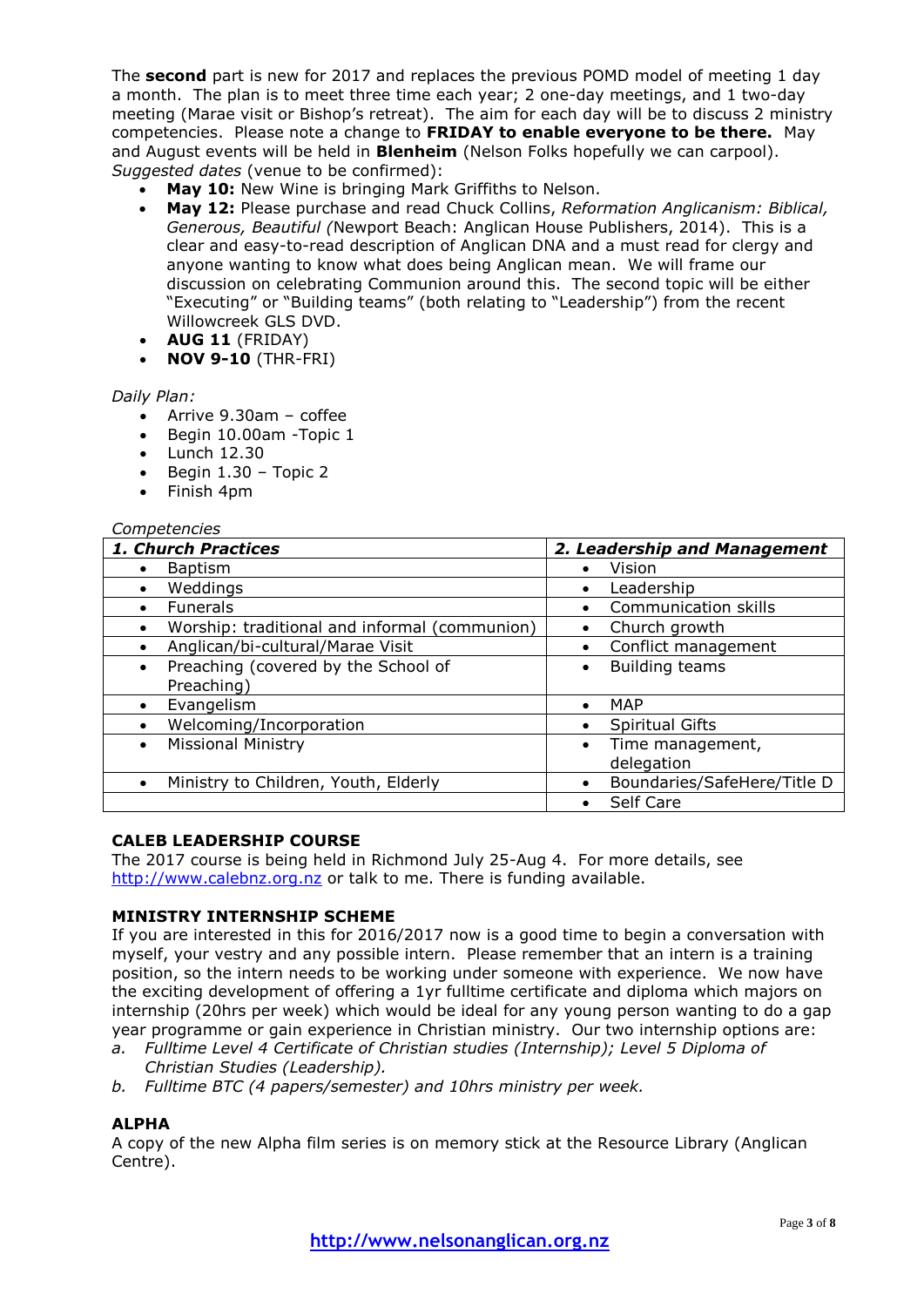### **ALPHA PRAYER COURSE**

Journey through the Lord's Prayer with six short videos and a handy "cheat sheet" for each session, all designed to fuel discussion and deepen the prayer life of your church. Download all material **free** from https://www.prayercourse.org/

### **BOOKS TO READ:**

- John Burke*, No Perfect People Allowed: creating a Come As You Are culture in the Church*, Grand Rapids: Zondervan, 2007. (Thanks Marge Tefft for this)
- Matt Perman, *What's Best Next: How the Gospel transforms the way you get things done*. Grand Rapids: Zondervan, 2017.

### **LENTEN RESOURCES:**

- Auckland Diocese (Rev Sarah Park) Palm Sunday to Pentecost [www.resurrection.nz](http://www.resurrection.nz/)
- Theology House Risk through Lent with Acts<http://www.theologyhouse.ac.nz/>
- Anglican Taonga **anglicantaonga**.org.nz

### **RESOURCES**

### **NEW Resources now available.**

If you know of any good small group resources please let me know so we can update our supply.

**EQUIP** DVDs are also available at Holy Trinity, Greymouth and St Christopher's, Blenheim for loan.

#### **Please let your small group leaders know about these resources by passing this list on**.

| <b>NAME</b>                  | <b>TYPE</b>  | <b>LOCATION</b> |
|------------------------------|--------------|-----------------|
| <b>Willowcreek GLS 2016</b>  | <b>DVD</b>   | Anglican Centre |
| <b>New Alpha Film Series</b> | Memory stick | Anglican Centre |

#### **Online: via BTC/ Diocesan websites "Resources" sections.**

BTC has now established a platform to make video presentations available at [www.bishopdale.ac.nz/media](http://www.bishopdale.ac.nz/media) including the Rob Harley **Storytelling and Communication Master Class.**

### **Free Online Resources.**

Free Lectionary/Theme based resources and for all ages. <http://connectible.nz/> http://localsharedministry.com/

### **Book Summary sites**

The Leaders Book Summaries [www.studyleadership.com](http://www.studyleadership.com/) Books at a Glance [http://www.booksataglance.com](http://www.booksataglance.com/) Let me know if you are interested in joining these

### **Questions on Theology and Science.**

**BIOLOGOS** is an organization founded by Francis Collins, of dedicated evangelicals committed to the relationship between the Christian faith and science. They have a new site for "pastor resources" which has very good resources for many of the difficult questions people ask. New Resource: http://biologos.org/resources/the-big-story/

#### **The BioLogos Conference is happening March 29-31 with the theme of "Christ and Creation". Speakers include NT Wright, Scott McKnight and Andy Crouch. For \$49US you can livestream the plenary talks. If you are interested talk to me for a link.**

**ISCAST** is an Australian organisation (with many NZers and expats) dedicated to exploring the interface between science and the Christian faith. Its membership consists of scientists, theologians and professionals with standing in their own fields and a commitment to the Christian faith. Their website has many good resources that tackle many questions about science and faith. See http://www.iscast.org.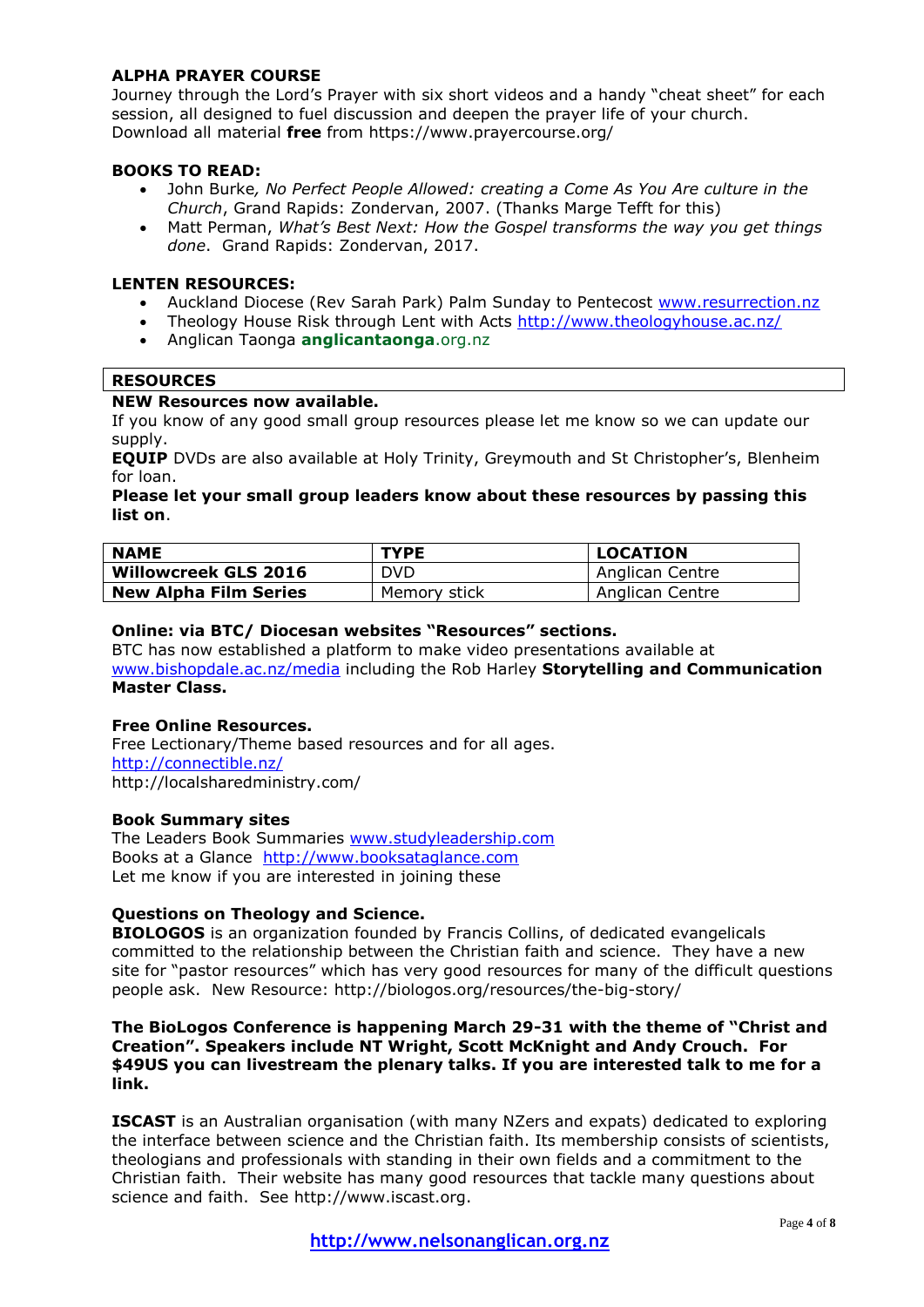### **InterChurch Bioethics Council.**

The **InterChurch Bioethics Council** (ICBC) is composed of appointed representatives from Anglican, Methodist and Presbyterian Churches for the purpose of addressing crucial ethical issues in NZ relating to bioethics [http://www.interchurchbioethics.org.nz](http://www.interchurchbioethics.org.nz/) and Facebook.

God Bless Graham

### **ENABLER FOR OLDER PERSONS MINISTRY**

Dear friends, Recently I attended a meeting in Stoke at which Annette King of the Labour Party along with Metiria Turei of the Greens came to discuss aged care in the community. Only about 60 people were there, most of who seemed to be members of Grey Power. People were invited to share stories and experiences about aged care. The politicians want to see how much progress there had been since their Parties published a report in 2010 on this subject. The answer was not very much.

I did note that as well as statutory services there are more and more voluntary sector services, and that includes the great work we do in our Parishes. As the population of older people grows and demands rise then we must keep our ministries going.

I have communicated with each eldercare worker in every Parish to offer some in house training in the near future; more on this later.

As Lent has now begun, please make use of this season as a time for reflection on the ministries you are offering to our Senior Saints. Best wishes, Charles Tyrrell QSO (Enabler)

## **YOUTH UNIT**

**YOUNG ADULTS CONSULTATION EVENINGS** Nathan & Kate from OOTV are tripping around the Dio to discuss ways in which we can work with Young Adults. We'd love to speak with anyone who does (or would like to) help minister to this mysterious bunch of human beings. They'll be Blenheim on March 28th. Spread the word y'all!

**INTRODUCTION TO YOUTH MINISTRY (WITH PHIL TROTTER)** is a one-week, fulltime intensive course that introduces students to key aspects of effective and sustainable youth ministry. Whether you're new, wanting to reflect further on how your congregation can develop their ministry, or have been in youth ministry long enough to see teenagers become adults, this course will offer something for everyone! Cost is \$225. Dates are 13-17th Mar at BTC. Contact [registrar@bishopdale.ac.nz](mailto:registrar@bishopdale.ac.nz) for more info.

YOUTH ASSISTANT:NATHAN HUGHES - MOBILE 021103322 E [youth.assist@nelsonanglican.nz](http://youth.asist@nelsonanglican.nz/) WEB [http://www.nelsonanglicanyouth.org.nz](http://www.nelsonanglicanyouth.org.nz/)

## **BISHOPDALE THEOLOGICAL COLLEGE**

**Enrolments:** Bishopdale College has had a really great start to the year, with new students and returning students getting plugged into class. If you are interested in studying second semester – formally or informally – please get in touch with Kate at [kate@bishopdale.ac.nz](mailto:kate@bishopdale.ac.nz) sooner rather than later. The early bird registration deadline is 2 June and saves \$50. Second semester options include: Old Testament Introduction 8<sup>th</sup> Century Prophets (intensive, 21-25 August) Basics of Christian Belief Introduction to Theology Theology: God and Creation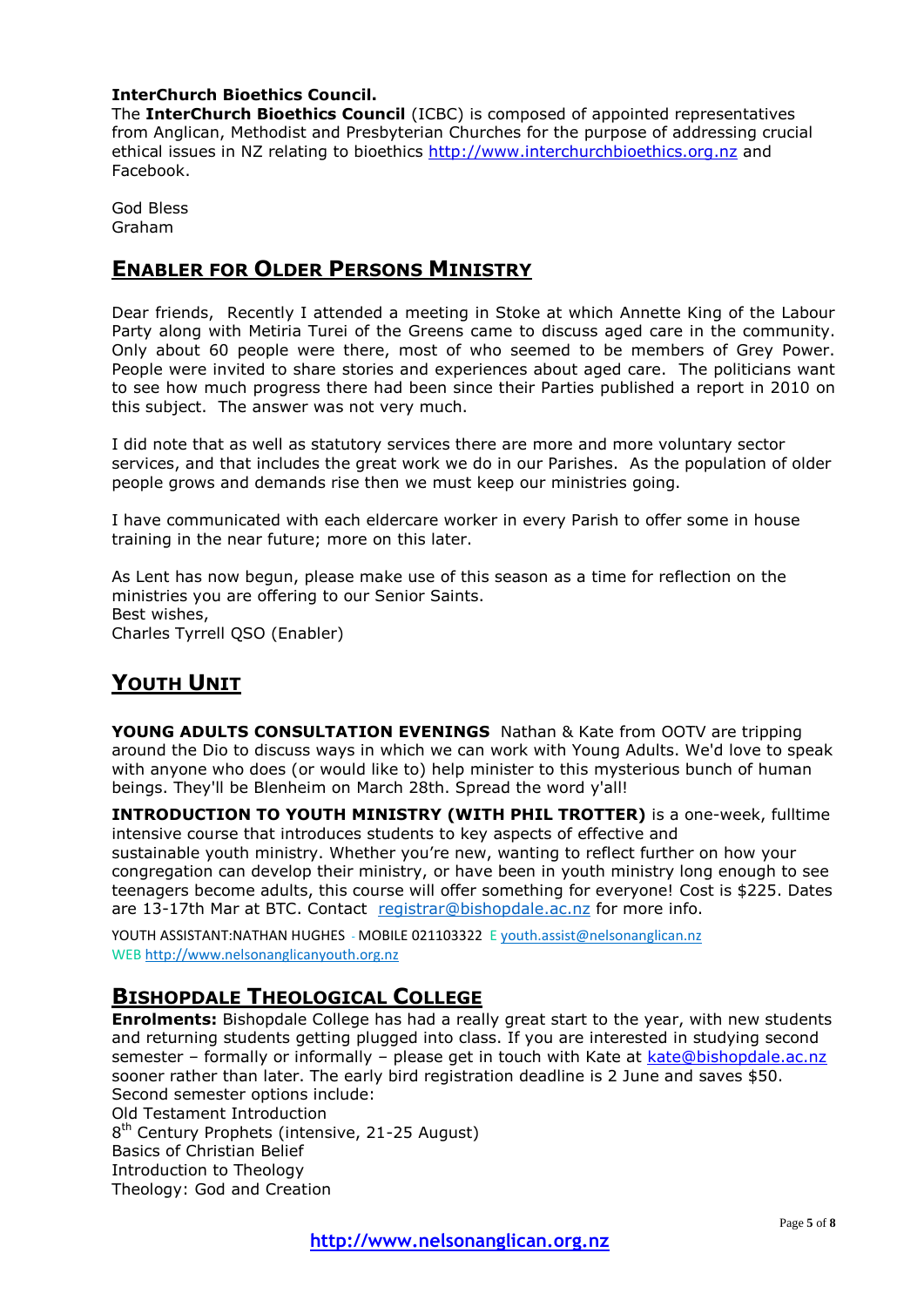History of Christianity: Reformation to current ties Formation Faith in Action Mission, Church and Community Missional Church Leadership (intensive, 21-25 August) Majority World Theology + Internships



### **BISHOP SUTTON LIBRARY**

#### **New Books in the Bishop Sutton Library**

### **John Ortberg – God is closer than you think. Grand Rapids, Michigan : Zondervan, c2005.**

"The story of the Bible isn't primarily about the desire of people to be with God; it's the desire of God to be with people", writes John Ortberg. He notes that the most frequent promise in the Bible is "I will be with you". When God came to earth, "his redemptive name was *Immanuel* – God with us". When Jesus left, he promised to send the Spirit so that "I am *with,* you always, even to the end of the age". In his book, Ortberg explores the theme of intimacy with God and he asserts "God is determined that you should be in every respect his friend, his companion, his dwelling place".

### **Rowan Williams – Being disciples : essentials of the Christian life. London : SPCK, c2016.**

In this simple and profound book, Rowan Williams explores not only "what discipleship is", but also "what our discipleship can do". This book is "an essential guide for the journey", written by an inspiring teacher and it "deserves repeated reading".

### **Quote for the day**

"I believe in Christianity as I believe that the sun has risen: not only because I see it, but because by it I see everything else" – C.S. Lewis

### **New Books for Ministry Training**

### **Richard H. Cox**. **Rewiring your preaching : how the brain processes sermons.**  Downers Grove, Ill. : IVP Books, c2012.

**Walter Brueggemann. The word militant : preaching a decentering word.**  Minneapolis, MN. : Fortress Press, c2010.

Jennifer Patterson - Bishop Sutton Library Tel. (03) 548 8785 Ext 4 [library@bishopdale.ac.nz](mailto:library@bishopdale.ac.nz)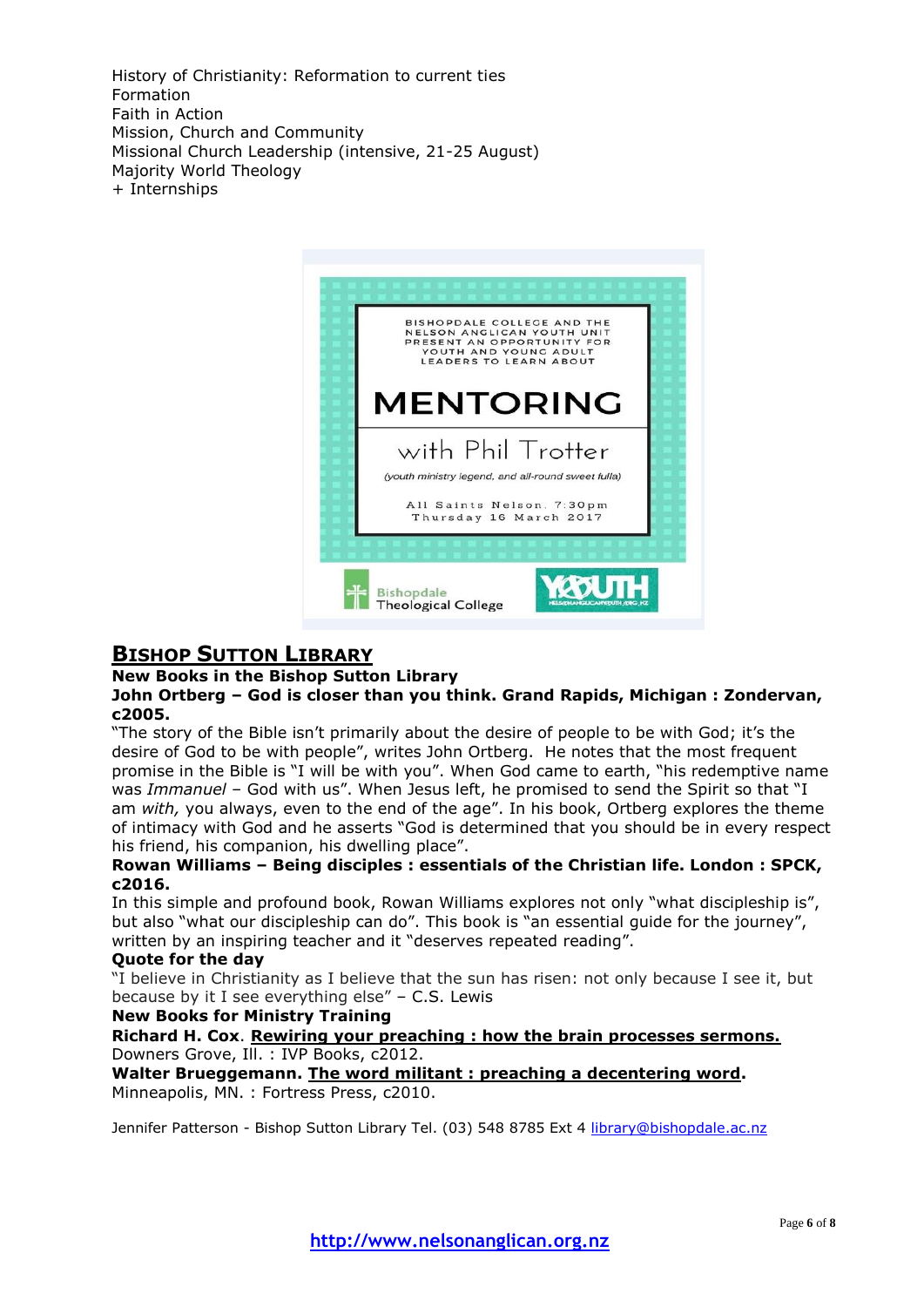## **VACANCIES IN OTHER DIOCESES**

### **Anglican Missions Board - OPERATIONS AND PROJECTS OFFICER**

Anglican Missions is a non-profit organisation that seeks to fund and support overseas missions on behalf of the Anglican church. An exciting opportunity has opened up for an Operations and Projects Officer, with the right skills and experience to contribute to our Board's strategic directions and business plan, including a key focus on climate change. We are looking for a person with strong leadership skills due to their responsibilities as second in command to the CEO.

### **Specific tasks include but are not limited to:**

- Designing, overseeing, implementing and reporting on the Board's Strategic and Operational plans;
- Assist the CEO to design and manage the Board's approach and response to natural disasters, particularly in the Pacific region;
- Prepare high quality project 'packages' and assist with securing project sponsorships;
- Look out for better ways to connect groups to projects overseas;
- **Excellent and sensitive team builder.**

### **Qualifications:**

- Project management experience aid and development sector.
- Excellent interpersonal communication skills.
- Excellent written, verbal and listening skills.
- Excellent at building and connecting great rapport within a team.
- Superb attention to detail and organisational skills.
- Creative problem solving and flexibility.

### **Preferred but not required:**

- Knowledge about Anglican church ethos
- Knowledge about overseas missions

Please send a covering letter and CV to Metua Takairangi, Executive Assistant to the CEO at [office@angmissions.org.nz](mailto:office@angmissions.org.nz) or call (04) 473 5172. Our website is www.angmissions.org.nz

### **Diocese of Christchurch**

### **Opawa-St Martins**

The parish of Opawa-St Martins offers a unique opportunity for a prayerful leader who can encourage the developing ministries of parishioners and the school community in the context of a rich Anglican heritage. Closing date **31st March 2017**

### **St Augustine's, Cashmere - Full Time Vicar**

The Parish of Cashmere, St. Augustine's, is situated on the northern slopes of the Port Hills and the suburb has an expansive, open and unrestricted outlook over Christchurch City. The site, together with the very visible tower and spire of the church, has given rise to the parish vision statement "Aspire to Christ".

St. Augustine's Anglican Church is an evangelical/charismatic parish, with a parish roll of 245, having at its heart mission at local and overseas levels and a variety of worship styles. Central to the life of the parish is a strong pastoral ministry supported by part-time children and youth pastors. Home groups play an important role in parish life, providing discipleship, exploration of faith and pastoral support. We place a high value on strong Bible-based teaching and preaching. Weekly attendance in recent years has moved up and down and in 2015 and 2016 averaged 179. Closing **date 30 April 2017**

### **Vicar for Temuka and Te Ngawai Parishes - Part Time (80%)**

We invite applications for the positions of Vicar of Temuka and Vicar of Te Ngawai Our mission is to reach the people of Temuka, Te Ngawai and beyond, with the lifechanging message of Jesus, and to grow in obedience to Christ. Closing date **30 April 2017**

Parish profiles and an 'expressions of interest' form for all Christchurch diocese vacancies are available by emailing the office of Bishop Victoria Matthews of the Diocese of Christchurch: [bishopspa@anglicanlife.org.nz](mailto:bishopspa@anglicanlife.org.nz) or by phoning 03 348 6701.